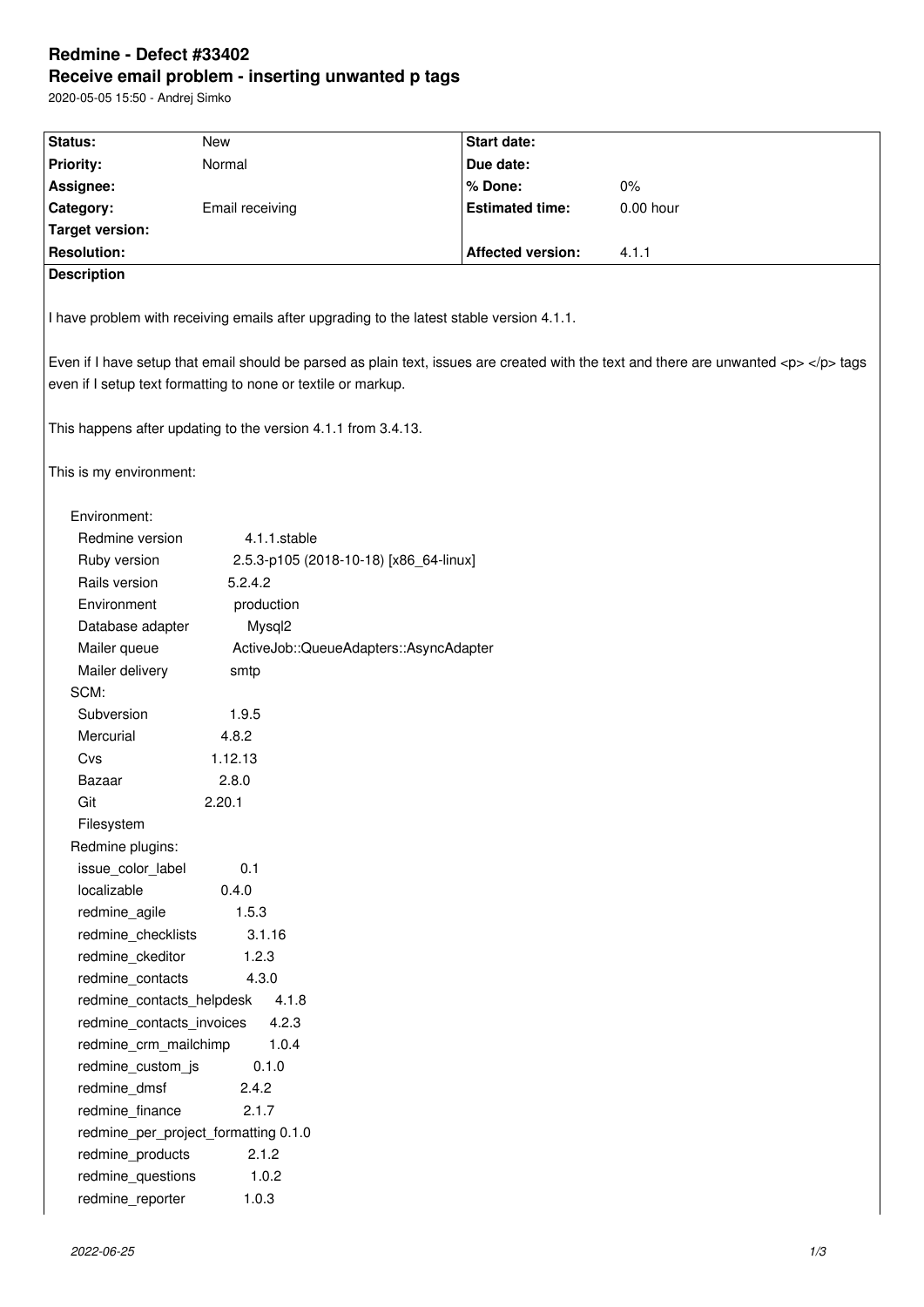| redmine_silencer<br>0.4.1<br>redmine_smile_togglesidebar 1.0.7<br>redmine_theme_changer<br>0.4.0<br>redmine_zenedit<br>1.0.3 |
|------------------------------------------------------------------------------------------------------------------------------|
| I receive emails from gmail.                                                                                                 |
| This is a test email:                                                                                                        |
| safsad sa                                                                                                                    |
| $\mathsf f$                                                                                                                  |
| fdsa                                                                                                                         |
| $\mathsf a$                                                                                                                  |
| fdsa                                                                                                                         |
| fsd                                                                                                                          |
| as                                                                                                                           |
|                                                                                                                              |
| This is a issue created:                                                                                                     |
| <p>safsad sa</p>                                                                                                             |
| <p>fc/p&gt;</p>                                                                                                              |
| <p>fdsa</p>                                                                                                                  |
| $<\!\!p\!\!>$ $<\!\!/\!\!p\!\!>$                                                                                             |
| <p>aa</p>                                                                                                                    |
| <p>fdsa</p>                                                                                                                  |
| <p>fsd</p>                                                                                                                   |
| <p><p><p></p></p></p>                                                                                                        |
| <p>as</p>                                                                                                                    |
|                                                                                                                              |
| Can somebody help me where could be a problem?                                                                               |

# **History**